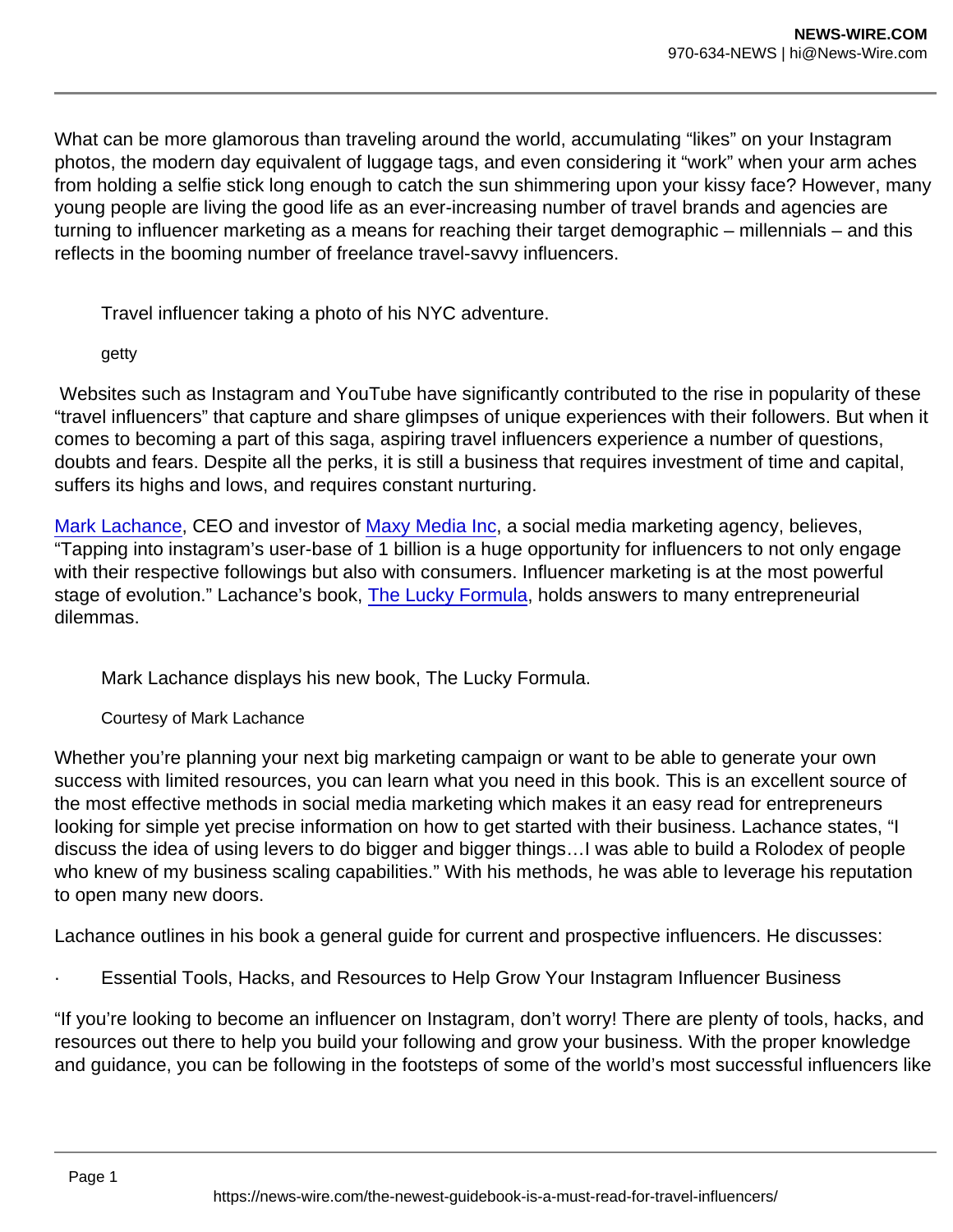Bucket List Family and TheLonelyPlanet."

· Building an Awesome Instagram Profile page

"If you want to become a travel influencer on [Instagram,](https://www.instagram.com/misterluckyofficial/) the first thing you need to do is come up with a creative name. You can also include your location as well as your favorite destination to tag. Next, set up your profile page to include a bio and a visual timeline of your adventures. You can post about anything from food and culture to locations and day trips. Make sure to take lots of pictures and share them often!"

Creating Amazing Content to Reel In Engagements

"Creating unique, engaging content is the key to success on Instagram. These days, competition for attention is fierce, and it's not easy to take someone's focus away from their smartphone or computer screen. If you want to increase your followers and your engagement rates, you need to use high-quality visuals relevant to your audience. It's also important to consider what platforms will offer the best ROI for your business."

· How to Find a Niche and Stick to It

"You don't have to be a travel expert or have a lot of money to build a following on Instagram. However, you'll need to find your niche and stick to it. To do so, you can already do some research by checking out other travel influencers on the platform and seeing what they create content about. You can also find inspiration from Instagram hashtags or groups on Facebook that have a similar niche."

Get Started With a Minimum Investment

"As a newbie to the world of an Instagram influencer, you don't have to spend a ton of money to reach a desired number of followers. Creating a business account will cost you about \$10, and all you have to do is post pictures. Get started with a minimum investment by purchasing a small pack of Insta-followers from a reputable source. The following features ensure that your content is seen by more people: the quality of your images, hashtags, and geo-tagging."

Trendy asian girls making video story for social network app outdoor – Young women friends having ... [+] fun taking selfie – New technology trends and friendship concept – Focus on faces

getty

 Though so many millennials traded in their paperback novels for ebooks and a general DIY lifestyle, no one is above getting a helping hand from an expert. The travel influencer industry is in some ways akin to sports or music celebrities – a steady and sometimes swift rise to a short-lived fame, and a disillusioned fall from grace once the youthful glow fades to maturity. Guides like Mark Lachance can become essential at all phases of the travel influencer's journeys, especially the journey through young entrepreneurship.